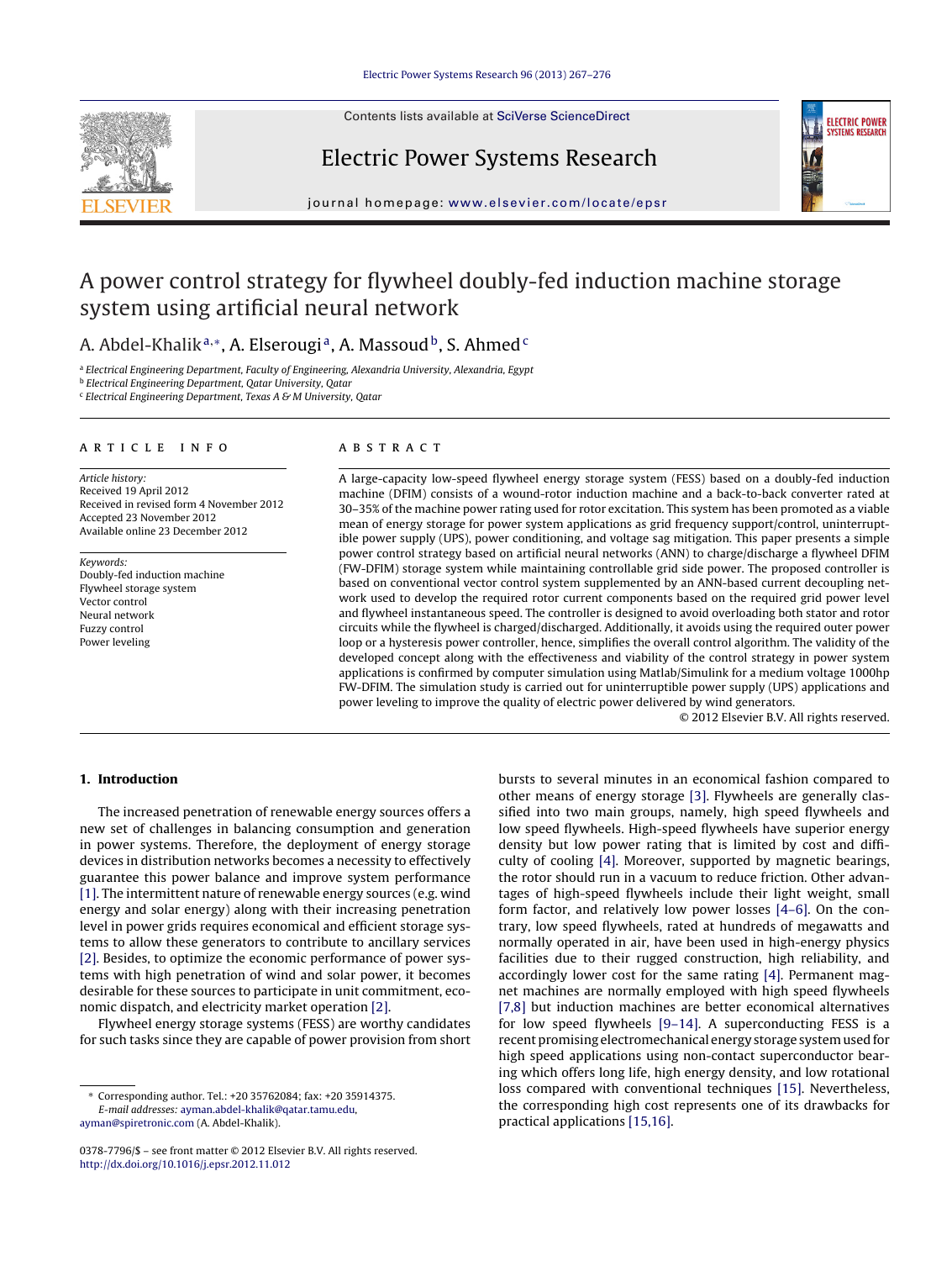Power electronic converters are required to integrate FESS to the grid. In high power applications, the doubly-fed induction machine (DFIM) possesses an economically advantageous configuration as it utilizes a back-to-back voltage source converter (VSC) rated at 30–35% of the machine size [\[9,17,18\].](#page--1-0) This configuration was previously applied in industry for standby supplies [\[10\]](#page--1-0) and power conditioning [\[11\].](#page--1-0) A study of the control of a 20-MW, 200-MJ system to smooth the pulsating demand of a synchrotron is presented in [\[12\].](#page--1-0) It was also proposed to improve the quality of the electric power delivered by wind power generators [\[13,14\].](#page--1-0) In [\[19\],](#page--1-0) a novel FESS, flexible power conditioner, which integrates both the characteristics of FESS and DFIM, is proposed to improve power system stability. Power flow control of flywheel DFIM (FW-DFIM) in generator mode, storage mode, and standby mode is also discussed in [\[20\].](#page--1-0)

Since doubly-fed induction generators (DFIGs) and FW-DFIMs are functionally the same, same controllers can be applied. Generally, FW-DFIM is controlled using conventional field-oriented vector control [\[21\].](#page--1-0) A double-closed-loop approach is usually employed. The outer power control loop is employed to attain an independent control over the active and reactive powers of the machine. Synchronous-frame proportional–integral (PI) current controllers are then used in cascade with the outer control loop to regulate the rotor output current [\[21\].](#page--1-0) In literature, the quadrature current component ofthe rotor currentis usually driven based on stator reference power [\[21–23\],](#page--1-0) torque reference [\[24–28\]](#page--1-0) or grid active power control using additional PI controller loop driven by the total power error [\[19,29\].](#page--1-0) Using the stator reference power involves an assumption that the total grid power is approximately equal to the stator power. In reality, both stator and rotor circuits share the power injected into the grid by the FW-DFIM. The rotor power share is speed-dependent and can approximately reach  $\pm 30\%$  of the stator power at a rotor speed of  $\pm 30\%$  of the machine synchronous speed. Alternatively, the quadrature current component is driven using torque reference which neglects the effect of both stator and rotor losses. Furthermore, the relation between the grid power and the developed torque is speed dependent, which is continuously varying in flywheel applications. Controlling the machine power using additional external PI controller loop may be a simple solution. Yet, the gains of PI controllers are tuned using small signal analysis of the nonlinear equations describing the DFIG behavior. This leads to non-optimal behavior of the overall control scheme over the flywheel wide speed range while being charged/discharged. A tradeoff between maintaining the system stability over the whole speed range and achieving acceptable system dynamic response should be made while designing the PI controllers [\[21\].](#page--1-0) The direct torque/power control approach was proposed to solve this problem [\[30,31\].](#page--1-0) Nonetheless, there are always significant torque/power ripples. Increasing the switching frequency reduces the ripple magnitude but with a corresponding increase in inverter losses, which is not appropriate for large power applications. In addition, the converter switching frequency depends on the operating conditions and the controller performance may deteriorate during the machine starting and low-speed operation [\[21\].](#page--1-0)

This paper presents a power control strategy to charge/ discharge a FW-DFIM for constant power delivered to the grid. The proposed controller is based on conventional vector control [\[5,6\]](#page--1-0) supplemented with a current decoupling network based on artificial neural networks (ANN). The ANN is employed to develop the reference rotor current component dependent on the required grid power level and the flywheel instantaneous speed. This technique is proposed for power leveling to improve the quality of the electric power delivered by wind energy generators. The proposed controller can be similarly used in UPS applications where a constant power level needs to be delivered to the load for a predetermined time [\[9–11\].](#page--1-0) In comparison with other controllers provided in literature, the proposed ANN-based controller simplifies the overall controller by avoiding the external power loop and the required tuning process. Moreover, due to the nonlinear nature of the DFIM system equations and the flywheel wide speed range, using simple PI controller yields non-optimal behavior and most likely additional stability problems. On the other hand, the proposed ANN-based current decoupling network provides faster execution speed due to its parallel processing, wide speed operation, better performance, and simpler controller. The controller also avoids overloading the stator and rotor circuits while the flywheel is charged/discharged for the whole speed range  $(0.7-1.3 \text{ pu})$ . Since it is preferable to avoid the external power loop, two current decoupling networks are compared. The first decoupling network uses the stator power reference to derive the required quadrature rotor current component, which is commonly used for both squirrel cage IM and DFIM [\[21–23\].](#page--1-0) The second is the proposed ANN-based current decoupling network. The validity of the developed concept, along with the effectiveness and viability of the control strategy, is confirmed by computer simulation using Matlab/Simulink on a medium voltage 1000hp FW-DFIM system for different cases.

#### **2. Proposed constant grid power controller**

In a DFIM, the power is shared between the stator and rotor circuits. The bulk of the power is processed by the stator. The power shared by the rotor depends mainly on the operational mode (i.e. motoring or generating mode) and machine speed (i.e. subsynchronous or super-synchronous speed). Hence, the controller should consider the machine speed and operational mode when calculating the required rotor current commands. Previously proposed controllers consider only stator power and neglect the effect of rotor power [\[5\].](#page--1-0) If a fixed terminal power is required, then the rotor power should be considered since it can reach magnitudes of  $\pm$ 0.3 pu as the machine speed increases beyond or decreases below synchronous speed. The rotor active power can be approximated by (1);

$$
P_r \approx s P_s \tag{1}
$$

where s is the machine slip, and  $P_s$  and  $P_r$  are the stator and rotor active powers respectively.

The grid active power can be then approximately given by (2).

$$
P_g \approx (1-s)P_s \tag{2}
$$

This approximation depends on the machine active power rating, its parameters, and whether the machine is running sub or super-synchronously. For a given reference output active power, it is required to determine the required rotor reference current components as a function of the machine speed such that the total grid power is constant. This begins with determining the relation between the stator active power, and machine speed and grid active power. Based on steady state equations, contour charts of varying grid active power are plotted as a function of the stator active power and rotor speed. Then the locus curves for constant output grid active power are used to determine the corresponding rotor current component variation with speed. This calculated relation is the foundation of the proposed ANN-based decoupling network. As mentioned before, the traditional field-oriented vector control used with a DFIG can be applied to the FW-DFIM. However, the reactive power contribution from FW-DFIM systems is of little importance [\[32\].](#page--1-0) For maximum flywheel utilization, unity power factor operation of the proposed flywheel system is developed; therefore, the system supplies only active power. Nevertheless, the proposed controller can be simply modified, as will be shown, to effectively contribute with both active and reactive powers [\[14\].](#page--1-0)